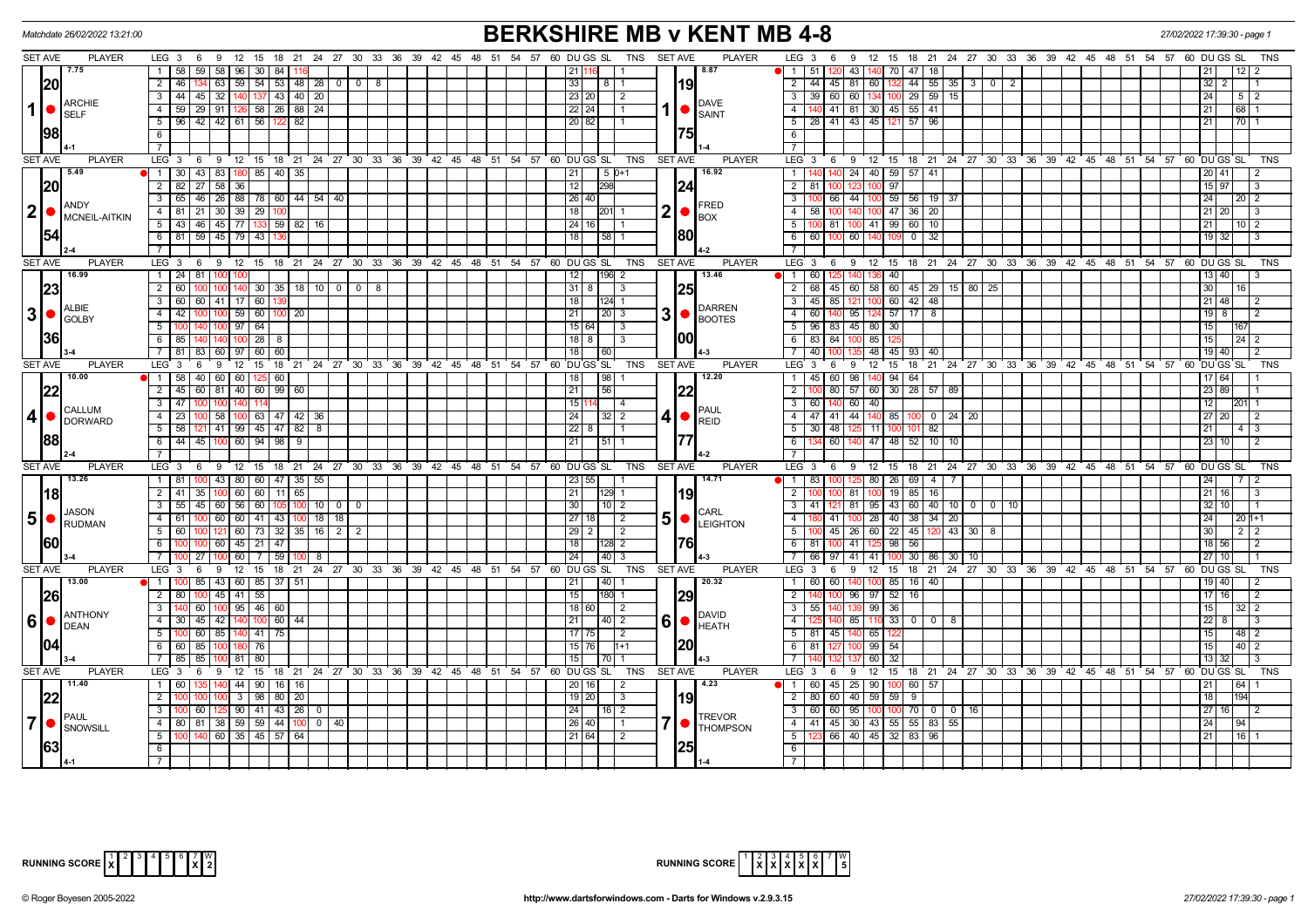| <b>BERKSHIRE MB v KENT MB 4-8</b><br>Matchdate 26/02/2022 13:21:00<br>27/02/2022 17:39:40 - page 2 |                               |                                              |                             |                                                              |                                                |                    |          |                                 |          |    |                   |                |                |                                                |                                                                                                                                |
|----------------------------------------------------------------------------------------------------|-------------------------------|----------------------------------------------|-----------------------------|--------------------------------------------------------------|------------------------------------------------|--------------------|----------|---------------------------------|----------|----|-------------------|----------------|----------------|------------------------------------------------|--------------------------------------------------------------------------------------------------------------------------------|
| <b>SET AVE</b>                                                                                     | <b>PLAYER</b>                 | LEG <sub>3</sub><br>6<br>-9                  | 12 <sup>2</sup><br>18<br>15 | 27<br>- 21<br>-24                                            | 30                                             | 33 36<br>39        | 42<br>45 | -48<br>-51                      | 57<br>54 |    | 60 DU GS SL       | TNS            | <b>SET AVE</b> | <b>PLAYER</b>                                  | LEG <sub>3</sub><br>21 24<br>27 30 33<br>36 39<br>42 45 48 51<br>54 57<br>12<br>18<br>60 DU GS SL<br><b>TNS</b><br>-6<br>15    |
|                                                                                                    | 7.48                          | $\sqrt{60}$<br>81<br>  30   83               | 131                         |                                                              |                                                |                    |          |                                 |          |    | 18 116            | 2              |                | 13.40                                          | 1 60<br>47 44<br>15<br> 85 2<br>125                                                                                            |
| 21                                                                                                 |                               | $2 \mid 41$<br>$26$   70   60                |                             | 44 80 <br> 30                                                |                                                |                    |          |                                 |          |    | 24<br>  10   1    |                | 22             |                                                | $27$   8<br>$2 \mid 67$<br>99<br>0 0 65 17 8<br>$\sqrt{2}$<br>45<br>100                                                        |
|                                                                                                    | ANDY                          | $3 \mid 81$                                  |                             | $30 \mid 85 \mid 29 \mid 60 \mid 97 \mid 59 \mid 35 \mid 15$ |                                                |                    |          |                                 |          |    | 27<br>10          |                |                |                                                | 27 95 2 22 12 4<br>$27$   4<br>$3 \mid 99$<br>$\overline{2}$                                                                   |
| 8 <sup>1</sup>                                                                                     | STURTON                       | $95$ 50 121<br>4   45                        | 90                          |                                                              |                                                |                    |          |                                 |          |    | 18 90             | $\overline{2}$ | 8              | <b>KEVIN</b><br>$\bigcap_{R \in \mathbb{D}}$   | 43 63 1<br>$4 \mid 95$<br>$45 \mid 83$<br>18<br>38   1                                                                         |
|                                                                                                    |                               | 5   70   38   30   45   58   60   140        |                             |                                                              |                                                |                    |          |                                 |          |    | 21<br> 60         |                |                |                                                | $5 \ 59$<br>60 43<br>100 83 56<br>$21$ 56<br>100 <sub>1</sub><br>$\vert$ 2                                                     |
| 30                                                                                                 |                               | [41 68 60 45 26 42<br>6   41                 |                             |                                                              |                                                |                    |          |                                 |          | 21 | 178               |                | 18             |                                                | $\overline{26}$<br>6<br>$41 \overline{\smash{)}28}$<br>100 81 101 24<br>$22$ 24<br>3                                           |
|                                                                                                    |                               |                                              |                             |                                                              |                                                |                    |          |                                 |          |    |                   |                |                |                                                |                                                                                                                                |
| <b>SET AVE</b>                                                                                     | <b>PLAYER</b>                 | $LEG_3$<br>12 <sup>1</sup><br>- 9<br>- 6     | 15                          | 18 21 24 27 30 33 36 39 42 45 48 51 54 57 60 DUGS SL         |                                                |                    |          |                                 |          |    |                   | TNS            | <b>SET AVE</b> | <b>PLAYER</b>                                  | $LEG \ 3$<br>18 21 24 27 30 33 36 39<br>$42$ 45 48 51 54 57<br>60 DUGS SL<br><b>TNS</b><br>12 15<br>- 6<br>- 9                 |
|                                                                                                    | 8.20                          | $\sqrt{60}$<br>1 85                          | 24<br>44<br>60              |                                                              |                                                |                    |          |                                 |          |    | 128 <br>18        |                |                | 7.05                                           | 95<br>63<br>18<br>$19$   18<br>60<br>$\overline{2}$<br>$\circ$                                                                 |
| 23                                                                                                 |                               | $\overline{2}$<br>40                         | $98 \mid 43$                | $100$ 20                                                     |                                                |                    |          |                                 |          |    | $19$ 20           | 3              | 22             |                                                | 60<br>$\overline{2}$<br>55<br>30   97<br>18<br>$129$ 1<br>30                                                                   |
|                                                                                                    | <b>PAUL</b>                   | $3 \mid 80$                                  | $100$ 57 75 30 39           |                                                              |                                                |                    |          |                                 |          |    | $\sqrt{20}$ 39    | 2              |                | <b>RICKI</b>                                   | 30<br>50<br>$100$ 85 $27$<br>21<br>$\mathbf{3}$<br>60<br>$9$   2                                                               |
| 9 <sup>1</sup>                                                                                     | <b>SELF</b>                   | 30<br>96<br>4 I                              | 85 81                       | $77$   24<br>8                                               |                                                |                    |          |                                 |          |    | $\overline{22}$ 8 |                | 9 <sup>1</sup> | O O'BRIEN                                      | 30<br>70<br>$-45$<br>$30 \mid 67$<br>$-60$<br>21<br>$\overline{4}$<br>52<br>147                                                |
|                                                                                                    |                               | $66$ 85 100 54 98 16<br>$5 \mid 82 \mid$     |                             |                                                              |                                                |                    |          |                                 |          |    | 21116             |                |                |                                                | 44 59 95 30 55 99<br>5<br>21<br>$\overline{19}$                                                                                |
| 177                                                                                                |                               | 6                                            |                             |                                                              |                                                |                    |          |                                 |          |    |                   |                | 101            |                                                | 6                                                                                                                              |
|                                                                                                    |                               |                                              |                             |                                                              |                                                |                    |          |                                 |          |    |                   |                |                |                                                |                                                                                                                                |
| <b>SET AVE</b>                                                                                     | <b>PLAYER</b><br>11.20        | $LEG_3$<br>12<br>9<br>6<br>$42 \mid 80 \mid$ | 15                          | 18 21                                                        | 24 27 30 33 36 39 42 45 48 51 54 57 60 DUGS SL |                    |          |                                 |          |    |                   | TNS            | <b>SET AVE</b> | <b>PLAYER</b><br>14.00                         | LEG <sup>3</sup><br>18 21 24 27 30 33 36 39 42 45 48 51 54 57<br>60 DUGS SL<br><b>TNS</b><br>6<br>$12 \quad 15$<br>9           |
|                                                                                                    |                               | $\bullet$ 1 60<br>52<br>43<br>2<br>72        | 68<br>60<br>60<br>43<br>43  | $99 \mid 92$<br> 45 <br>$81$ 62                              |                                                |                    |          |                                 |          |    | 21   92<br>27 62  |                | 23             |                                                | 56<br>95<br>59 32<br>$36D+1$<br>43<br>18<br>36<br>15<br>27<br>$2 \mid 3$<br>$\overline{2}$<br>45<br>60                         |
|                                                                                                    | 23                            | 3 <sup>1</sup><br>44<br>81                   | 68<br>7                     | 15 <br>$46$ 55                                               |                                                |                    |          |                                 |          |    | 24                | $15D+1$        |                |                                                | 35<br>30<br>60 58 82 58<br>23 58<br>95 83<br>3 <sup>1</sup>                                                                    |
| <b>hd</b>                                                                                          | <b>ROY</b>                    | 85<br>28<br>$\overline{4}$                   | 60<br>45<br>93              |                                                              |                                                |                    |          |                                 |          |    | 18<br>50          |                |                | IAN                                            | 41<br>32<br>40<br>20 40<br>85<br>63<br>$\overline{4}$<br>2                                                                     |
|                                                                                                    | <b>BARTON</b>                 | $5 \mid 28$<br>81<br>84   40                 | 44 124<br>100               |                                                              |                                                |                    |          |                                 |          |    | 21                | 2              |                | $10o$ CUNLIFFE                                 | 60<br>59 22<br>18<br>$100$ 2<br>5 <sup>1</sup><br>60                                                                           |
| <b>50</b>                                                                                          |                               | 44<br>6                                      | 62<br>55<br>$\mathbf 0$     |                                                              |                                                |                    |          |                                 |          |    | 18                | 20   1+1       | 89             |                                                | 97<br>40<br>92<br>52<br>20 40<br>6<br>60<br>60                                                                                 |
|                                                                                                    |                               | $7 \mid 83$<br>60                            | 54                          |                                                              |                                                |                    |          |                                 |          |    | 15                | 48 2           |                |                                                | 95<br>15 66<br>3<br>66                                                                                                         |
| <b>SET AVE</b>                                                                                     | <b>PLAYER</b>                 | LEG <sub>3</sub><br>9                        | 12<br>15                    | 18 21 24 27 30 33 36                                         |                                                | 39                 |          | 42 45 48 51 54 57 60 DUGS SL    |          |    |                   | <b>TNS</b>     | <b>SET AVE</b> | <b>PLAYER</b>                                  | LEG <sub>3</sub><br>18 21 24 27 30 33 36 39 42 45 48 51<br>54 57<br>$60$ DU GS SL<br>12 <sup>2</sup><br><b>TNS</b><br>15<br>-6 |
|                                                                                                    | 6.80                          | 60 <br>60<br>60                              | 40 l<br>97                  | l 12                                                         |                                                |                    |          |                                 |          |    | 32<br>21          |                |                | 10.88                                          | 27<br>66<br>$22$   6<br>60<br>66<br>6<br>- 6<br>130 I<br>2                                                                     |
| 21                                                                                                 |                               | 2 <sup>1</sup><br>85<br>60                   | 45<br>41<br>60              |                                                              |                                                |                    |          |                                 |          |    | 18 <br>1110       |                | 24             |                                                | 26<br>$17 \mid 32$<br>45<br>32<br>$1+1$<br>2 <sup>1</sup><br>81                                                                |
|                                                                                                    |                               | 66 30 36 58<br>$3 \mid 41$                   |                             |                                                              |                                                |                    |          |                                 |          |    | 18<br>170 1       |                |                |                                                | $19$ 32<br>3<br>60 81<br>11   14<br>37 32<br>$\overline{2}$                                                                    |
| 11                                                                                                 | <b>SCOTT</b><br><b>WATSON</b> | $-40$<br>66<br>11<br>60<br>4                 |                             | 80<br>44                                                     |                                                |                    |          |                                 |          |    | 24 80             | 2              |                | DEAN<br>OWEN                                   | 60 77<br>81<br>99<br>58<br>43<br>43<br>21<br>40<br>4                                                                           |
|                                                                                                    |                               | 5   45   45   40   96   99                   |                             |                                                              |                                                |                    |          |                                 |          |    | 18<br>36          |                |                |                                                | 100 60 50 40<br>5 I<br>81 49<br>$21$   40<br>2                                                                                 |
| 79                                                                                                 |                               | 6                                            |                             |                                                              |                                                |                    |          |                                 |          |    |                   |                | 165            |                                                | 6                                                                                                                              |
|                                                                                                    |                               | $\overline{7}$                               |                             |                                                              |                                                |                    |          |                                 |          |    |                   |                |                |                                                | $\overline{7}$                                                                                                                 |
| <b>SET AVE</b>                                                                                     | <b>PLAYER</b>                 | LEG <sub>3</sub><br>12<br>6<br>-9            | 15<br>18                    | $^{\circ}$ 21<br>24                                          | $\frac{1}{27}$ 30                              | $33 \overline{36}$ |          | 39 42 45 48 51 54 57 60 DUGS SL |          |    |                   | TNS            | <b>SET AVE</b> | <b>PLAYER</b>                                  | 18 21 24 27 30 33 36 39 42 45 48 51 54 57<br>LEG <sub>3</sub><br>12<br>60 DUGS SL<br><b>TNS</b><br>- 6<br>-9<br>15             |
|                                                                                                    | 11.46                         | $\bullet$ 1 1 60 1<br>76                     | 60   45                     | 82   30  <br>8                                               |                                                |                    |          |                                 |          |    | $22$ 8            |                |                | 7.20                                           | 45<br><b>19 24</b><br>95<br>45 85<br>21<br>8 0+1                                                                               |
| 22                                                                                                 |                               | $\overline{2}$<br>81                         | $45 \mid 67$<br>58          |                                                              |                                                |                    |          |                                 |          |    | 18   58           | 2              | 22             |                                                | 44<br> 40 1<br>2 60<br>85<br>74<br>18<br>l 78                                                                                  |
|                                                                                                    | <b>DAVE</b>                   | 3 60 81                                      | 100 60 45 15                |                                                              |                                                |                    |          |                                 |          |    | 21                |                |                | <b>CARL</b>                                    | $52$ 49 0 20<br>20 20 <br>3 6 6 6 1<br>$h+1$                                                                                   |
| 12●                                                                                                | <b>GREGORY</b>                | 59<br>4<br>40 I                              | 41<br>83                    | $35$ 0<br>38                                                 |                                                |                    |          |                                 |          |    | 27                | $5\vert 2$     |                | $12$ $\bullet$ $\frac{1}{100}$ $\frac{1}{100}$ | 95<br>36<br>84<br>56<br>29 12<br>4 60<br>$42$ 96<br>8 12 12                                                                    |
|                                                                                                    |                               | $5   45   36   85   25   95   60   121   34$ |                             |                                                              |                                                |                    |          |                                 |          |    | $\sqrt{23 34 }$   |                |                |                                                | $5 \mid 96 \mid 58 \mid 57 \mid 60 \mid 85 \mid 42 \mid 57$<br>21<br>46                                                        |
| <b>143</b>                                                                                         |                               | 6 43 95 13                                   | 44 100 36 48                |                                                              |                                                |                    |          |                                 |          |    | 21 48             | 2              | 25             |                                                | 80 81 62 58 100 40<br>$6 \mid 60 \mid$<br> 20 1<br>$\overline{21}$                                                             |
|                                                                                                    |                               |                                              |                             |                                                              |                                                |                    |          |                                 |          |    |                   |                |                |                                                |                                                                                                                                |

|                     | alf 23.77<br>Paul ა                                                                       | <b>IOP</b>           | 3.0000<br><b>Heath 29.20</b><br>David F                                     |
|---------------------|-------------------------------------------------------------------------------------------|----------------------|-----------------------------------------------------------------------------|
| <b>MINIC</b><br>יים | 1 Z II VV<br>0.000<br>.<br>$\cdot$<br>.<br>l x I<br>י ו ∟הטטס טווו∝<br>. .<br>$\sim$<br>. | <b>RUNNING SCORE</b> | 21 W<br>-lxl<br><b>18</b><br>.<br>.<br>$\mathbf{A} \bullet \mathbf{A}$<br>. |